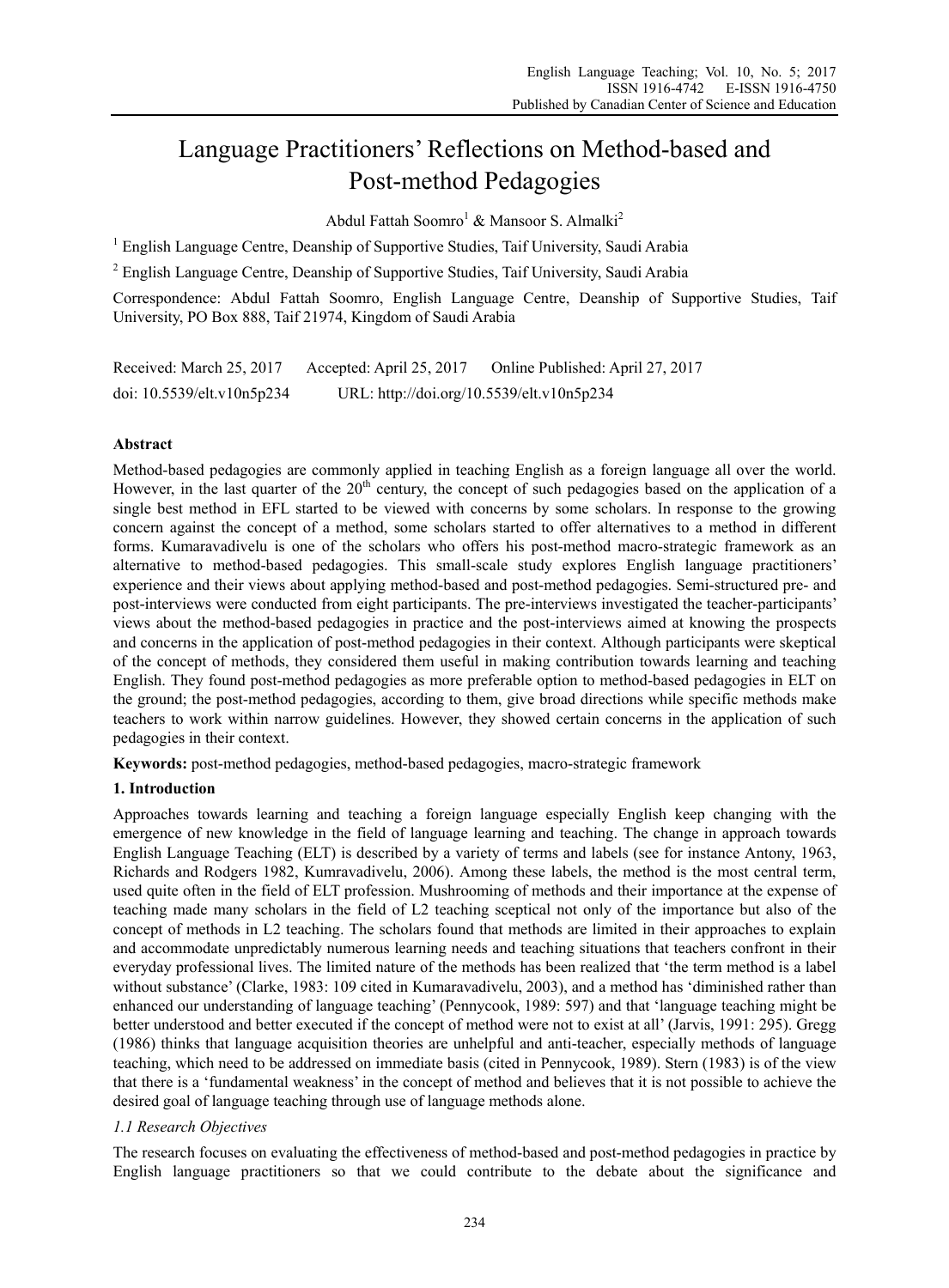appropriateness of alternative pedagogies in EFL. The current study also aims to know the prospects of post method pedagogies with special reference to Kumaravadivelu's macr strategic framework. The main objectives of the research are:

- Evaluating the effectiveness of method-based pedagogies
- Evaluating the effectiveness of post-method pedagogies.
- Determining the prospects and concerns of applying method-based pedagogies
- Determining the prospects and concerns of adopting post-method pedagogies

# *1.2 Significance of the Study*

In response to a growing concern against the concept of method and its limitations, there have evolved some frameworks that are said to be post-method in their orientation. Post-method in a way that these frameworks do not adhere to a specific set of classroom procedures with a specific set of theoretical principles as is in the case of a traditional method. And these frameworks are said to provide broad guidelines instead of narrow techniques and are informed not only by a single theory, but also by a set of theories evolved over a period of time in L2 field. These frameworks make a clear break with the concept of method and offer a well-defined set of ideas that can govern important aspects of L2 classroom activity. The popular frameworks that are identified as post-method in their approach towards learning language is Stern's three-dimensional framework (1992), Allwrigth's exploratory framework (1991) and Kumaravadivelu's post-method framework (1994). The macro strategic framework of Kumaravadivelu (1994) is founded on three pedagogic parameters: a pedagogy of particularity, practicality, and possibility. He believes that his macro strategic framework, which consists of ten macro strategies, provides prospective teachers with broader guidelines to develop their own 'situation-specific' and 'need-based classroom techniques' or micro strategies. The suggested macro strategies and situated micro strategies can be very supportive for teachers to start building 'their own theory of practice' (Kumaravadivelu, 2003: 38).

The supporters of post-method framework claim that "teachers find themselves in an unenviable position where they have to straddle two pedagogic worlds: a method-based that is imposed on them, and a methodological that is improvised by them" (Kumaravadivelu, 2008: 170). However, Akbari (2008) argues that although the advocates of post-method pedagogies think they help teachers develop their own strategies, suitable to their learners, in their respective learning contexts; critics of this framework maintain that this is an idealistic approach which is very difficult for the practitioners to practice in reality. He (ibid) thinks that teachers confront a variety of constraints as a part of their responsibilities in their professional lives, such as over-crowded classes, extra work-load, the demands/requirements of the institutes which do not allow them to work autonomously, constraints of covering specific textbooks with suggested methodology and conducting prescribed tests and quizzes. In such working environment, teachers may avoid subscribing to a method which is imposed on them.

# **2. Literature Review**

Huda (2013), while dwelling on the effectiveness of Kumaravadivelu post-method framework in the EFL context of Bangladesh, posits that to a large extent the concept of the post-method pedagogy is both useful and applicable. However, he supposes that certain aspects of this framework are neither practicable nor appropriate for the context. English teachers, according to him, are over expected by being asked "to theorize from their practice and practice what they theorize". Teachers are not equally qualified and competent enough to do this. Post-method framework expects practitioners to "understand and identify problems, analyze and assess information, consider and evaluate alternatives, and then choose the best available alternative that is then subjected to further critical evaluation" (Kumaravadivelu, 2006: 173). According to Huda (2013), this is very difficult for teachers to practice due to number of contextual, academic and personal limitations. He is also critical of the concept of *learner autonomy* as suggested by Kumaravadivelu post-method framework. According to him, the concept of learners' autonomy do not co-exist with the cultural profiles and background of the learners. He (ibid), citing on Shahidullah (1997), reports that learners in Bangladesh learn better under the controlled guidance of the teachers. Huda (2013), dwelling on the concept of teachers' empowerment and autonomy, agrees with Akbari (2008) that the post-method framework does not take into account the social and professional constraints English professionals face while working in different contexts. Teachers don't enjoy much freedom in making their own decision and performing as they will.

Motlhaka (2015), exploring the prospects of post-method pedagogy in the EFL context of South Africa, reports that post-method frameworks help lecturers understand the limitations of method-based pedagogies and recognize their potential to develop context sensitive strategies useful for their professional development. He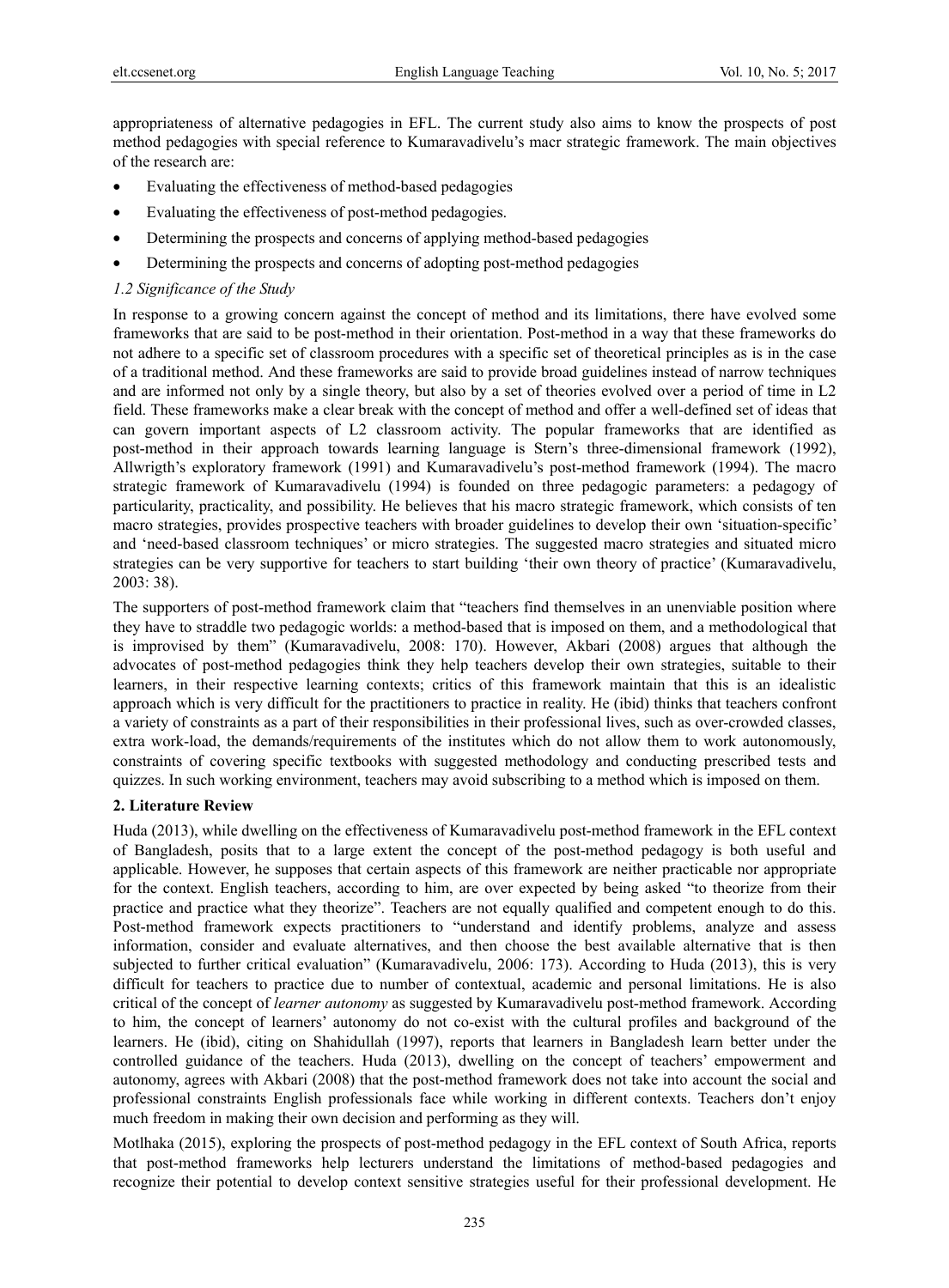suggests that teachers may utilize their experiences and knowledge in the light of broad guidelines of post-method framework to move from the role of being mere consumers of knowledge to that of producers of it. In addition, the post-method pedagogy incorporates learning needs of students and helps teachers develop suitable classroom activities matching the learning styles. He thinks that post-method framework, if applied in the EFL context, would help students get them engaged in meaningful classroom interactions to develop real communication beyond the walls of the classrooms.

The mentioned studies conducted on evaluating the significance of post-method pedagogies are based on the theoretical analysis, the present study investigates the views and perception of teachers about method-based and post-method pedagogies. Teachers can provide better understanding about the significance of different pedagogies employed by them. In this regard, Johnson (2006) maintains that better understanding of the works of L2 teachers could be developed by the research on teacher cognition. This research explores mental lives of teachers (Walberg, 1977; Freeman, 2002) about different pedagogies in the light of their past experiences, how they understand and explain the activities they remain engaged in, and the contexts where they teach. The current study also seeks to contribute towards a literary debate about the use of method-based and post-method pedagogies in the field of L2 teaching by answering the following questions:

- How do language practitioners evaluate the effectiveness of method-based pedagogies?
- What are the prospects and concerns of applying post-method pedagogies?

## **3. Methodology**

Semi-structured interviews were conducted from eight participants. First, interviews were conducted to know what approaches/methods were being used by the participants in their practice as language teachers. Interviews with the participants helped the researchers investigate about their concerns and difficulties, prospects and advantages with the use of their current approaches. Detailed discussion was also made during the interview about the nature of such difficulties (as faced by them and possible solutions as suggested by them). The second interview (post-narrative interview) was conducted after almost two days of their first interview. During the gap between pre-interview and post-interview, participants were requested for reading two seminal works of Kumaravadivelu on post-method framework (*Post-method condition:(E)merging strategies for foreign language teaching* published in 1994 and *Towards a post-method pedagogy* published in 2001). The participants were already familiar with the concept of post-method framework. The reason the researchers made reading of such articles compulsory for the participants was that to refresh their memory of this framework or in case they did not know about the post-method, they would try to grasp the idea of it. During that gap, the researchers remained in touch with the participants to know if there had been any difficulties in understanding the idea of post-method. The second interview was conducted after making sure that each participant had read these articles. The second interview investigated the views of participants about the concept of post-method condition and post-method pedagogy with special reference to the use of post-method framework in their teaching and learning context.

#### *3.1 The Participants and Procedure*

In the beginning, the potential participants of the study were first contacted and then the protocol-letters describing the nature of the study and time required for the participation were sent to them. All of these participants are English language teachers working at a tertiary level. As Goetz and LeCompte (1984) point out that the key informant tends to be reflective individuals who can speak well about the specific issue. Thus, eight English teachers were recruited to participate in the study. All of them had more than 10 years of teaching experience and had better knowledge of the topic under inquiry.

# *3.2 Data Analysis*

Analysis of semi-structured interviews was done through thematic analysis. Thematic analysis is a process of identifying, describing, analysing, and reporting themes and patterns drawn from data (Braun & Clarke, 2006). It employs two different ways of identifying themes: inductive approach and theoretical deductive approach (Braun & Clarke, 2006). The former approach is termed as an arbitrary and overt. The latter approach, though does not provide a detailed description of the data, focuses on a more detailed analysis of certain aspects of the data required to answer the research questions (*ibid.*). Usually, thematic approach develops report by interpreting themes in connection with the relevant literature (*ibid.*). The current study employs a deductive approach (Tyson, 2011) in which pre-set codes were borrowed from the literature in accordance with the requirements of the research questions.

# **4. Analysis of Findings**

The results of interview data, collected through pre- and post-interviews with the participants are being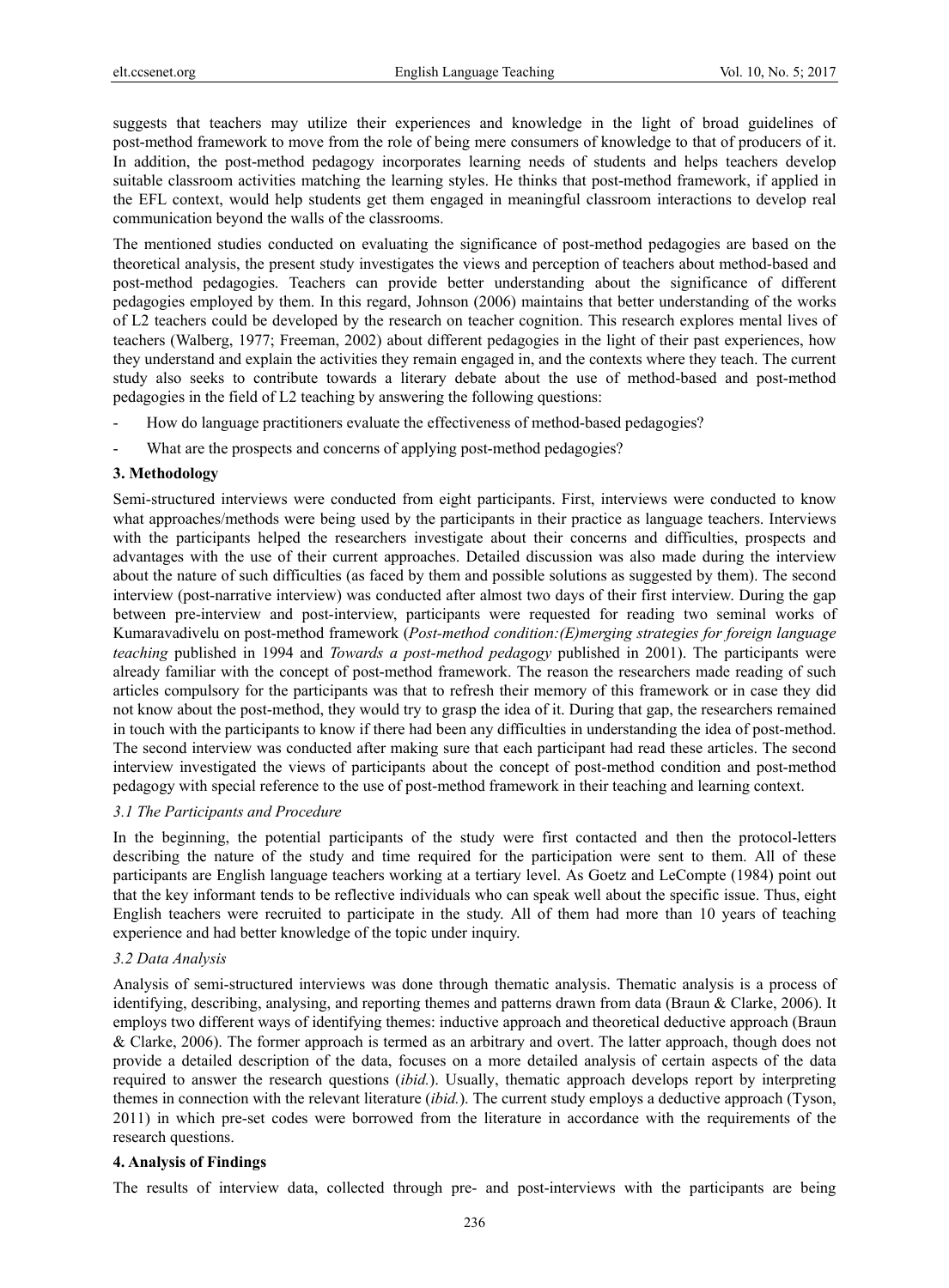#### presented.

#### *4.1 The Concept of method in ELT*

The participants employed different methods in their teaching. One of the teacher-participants told that he started his teaching career by taking his teachers as the role models. Although he does not use any specific method in his practice as a language practitioner, he finds his teaching quite close to Grammar Translation Method (GTM). Another participant considers Communicative Language Teaching (CLT) as the best method but she believes it has not helped her to achieve the desired results in terms of learning outcomes especially in developing communicative competency among her participants (students). According to one teacher-participant, the concept of method is useful in ELT in terms of its contribution towards learning and teaching English. He treats methods as theories of learning based on linguistic knowledge and suggests that language practitioners need to learn from these theories/methods.

Some participants were of the view, since knowledge is open to all in this era of communication and internet, books and journals, they do not rely on a single method or a single theory of learning. So they shared the same concerns by saying that language practitioners come across numerous situations varying from one extreme to another such as difference in students' language background, their interests and attitude towards learning the target language, preoccupation with preparation for the exams, difference in the talent among them, the level of confidence etc. Among these various situations, as they believe, language practitioners will have to adopt a moderate stand that can maximize the potential benefits as teachers need to be updated with previous and recent knowledge related to the field of L2 teaching. Teachers, then, can apply more than one method depending upon the level of students in a class, for example one of the participants said, "he uses a different method for the the second year students and uses a different method with students in the first year of their studies at university level. He does this because he finds no benefit of using Communicative Language Teaching (CLT) with those students who are unable to utter a single sentence in the target language (English), so in such circumstances, he finds GTM quite useful". Another teacher-participant believes, "it is not possible to carry out activity of teaching without any method". He, further, says "teaching is like an abstract idea and method is its materialization or actualization of it". In this regard, one more participant remarked, "the methods were probably useful at different periods/ages - one method was useful at one time and another method was useful at some other times". Overall, all the participants were sceptical of the concept of methods in ELT because they foresee a lot of contextual hindrances in the application of a specific method in their context.

#### *4.2 Views about Importing Method*

Teacher-participants were not sure that any teacher may be able to practice any specific method in its pure form even after being trained in the same method. The actualization of method in its pure form, according to them, depends upon the contextual realties of a specific context. They, therefore, advocate the idea of importing methods on the condition of testing them to see if they work well in any specific context. They, in general, criticised the concept of importing a single method from abroad and applying it in any context including their own. They believe it is not possible to practice a specific method such as CLT or Suggestopedia in pure forms due to the contextual variations These contextual factors include number of things. There is less encouragement and support from the officials. Curriculum is not designed to confirm to that type of teaching. There is dearth of resources. Mentioning the reason of why he applies GTM then, one of the participants remarked, "GTM confirms better than any other method to our contextual realities and meets the purpose of preparing students for the exams". Majority of the participants did not think it would become useful to import a single method from abroad and impose it on language practitioners in their context. Because, they believe, action of importing method will impede the process of language teaching instead of progressing it due to various factor such as providing competent faculty with full training in a specified method; adjusting syllabus to the need of a new method; and considering socio-cultural backgrounds of the students.

#### *4.3 Suggestion about Improving ELT Conditions*

Teacher-participants proposed different suggestions for improving the ELT conditions in their context. They suggested the idea of exploring methods within their specific context. In this regard, one of the participants said, "he has probably explored some methods that he calls 'a new way of expression' or 'natural methods'. They also suggested that methods of teaching could be imported on the condition of testing them to see if these methods would work well in their context. They appreciated the concept of eclecticism instead of applying a single method because they think that eclecticism is a concept in ELT which recommends the use of various aspects from different methods instead of employing a single method. According to them, for improving ELT conditions in their respective context, it is necessary to empower teachers with necessary skills and knowledge to develop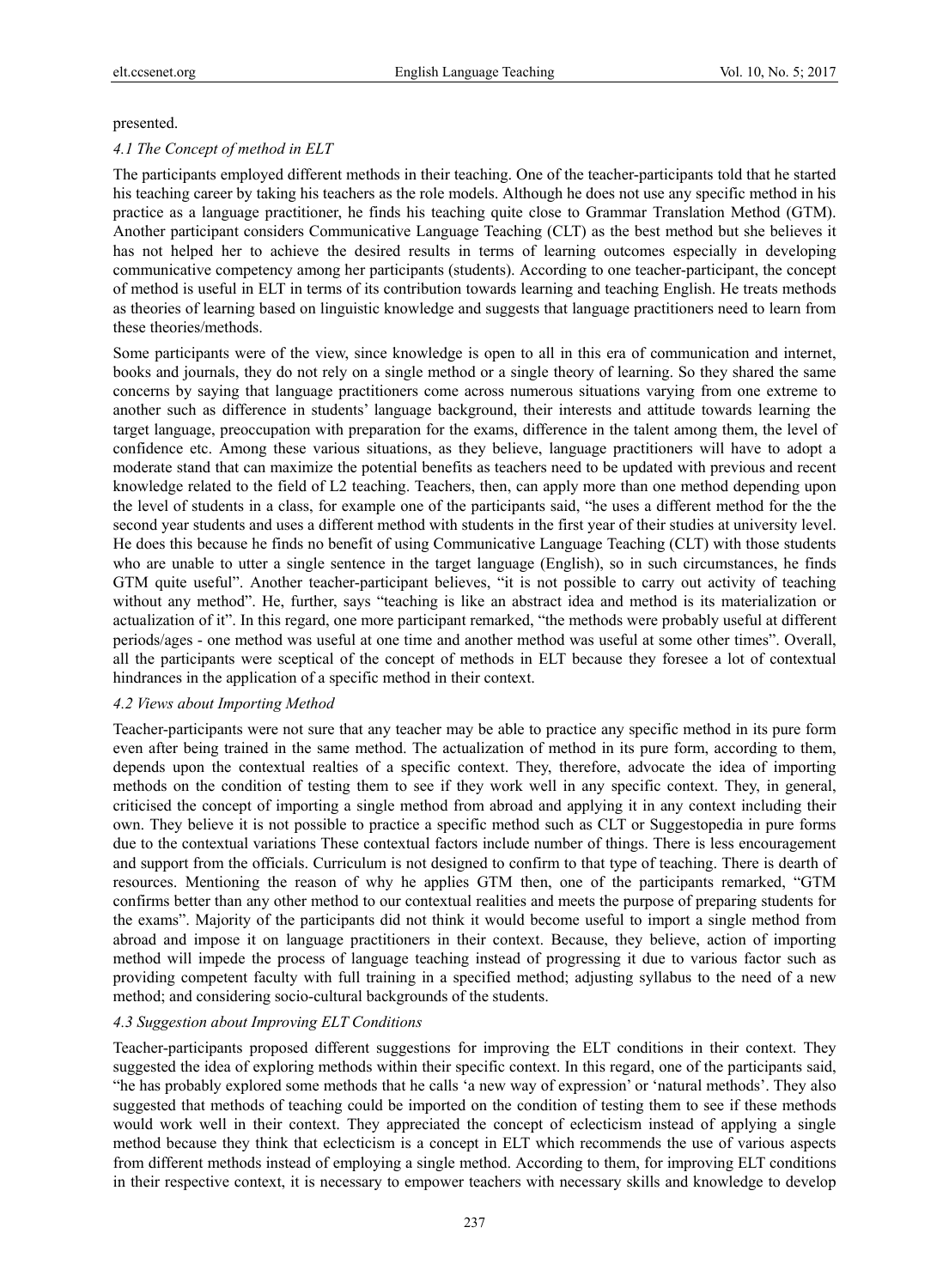methods appropriate to their own situations. They reiterated the point that a method could only be successful when teachers are involved in developing it. They also mentioned that the authorities concerned must focus on the education of teachers instead of just importing methods to improve ELT conditions in the context. They maintained that if they could educate their teachers properly through training (professional development opportunities), providing resources (access to books and journals), encouraging them with promotional and monetary rewards and inspiring them to become-teacher researcher, they think it would not take too long to improve ELT conditions in their context.

#### *4.4 The comparison between Method-based and Post Method Pedagogies*

The participants found post-method pedagogies as a more preferable option to method-based pedagogies in ELT on the ground; the post-method pedagogies, according to them, give broad directions while specific methods make teachers to work within narrow guidelines. Thus, according to them, post-method pedagogies are accommodative to the socio-cultural background of the participants in any teaching and learning context. However, one of the participants remarked, "it is not possible at the moment to declare any verdict about what is better among method-based or post-method pedagogy. It needs a lot of work and efforts to evaluate the significance of the post method pedagogy before adopting it". Comparing post-method with method-based pedagogies, one of the participants appreciated the post-method pedagogies by saying post-method pedagogies provide broad guidelines and can easily be fit into any teaching and learning context including his own while the method-based pedagogies are narrow approaches that sometimes do not adjust in some contexts and create hindrances for both teachers and students. One participant considered the post method framework of Kumaravadivelu as "insightful, interesting, and context-based with sociocultural touches". Another research-participant, while appreciating the idea of post-method pedagogies remarked that she has learnt in her experience of teaching for many years that it's not possible for a teacher to follow a specific method as he/she faces numerous unpredictable situations so the better alternative is to adopt post-method pedagogies. In contrast to the views of the majority of the participants, two participants believe that the emergence of post-method in L2 teaching is by virtue of the existence of method-based pedagogies so they think that it would be unjust to say method-based pedagogies are useless and quite unhelpful for teachers.

#### *4.5 The idea about Post-method Condition and Post Method Pedagogy*

Majority of the participants agree with the idea of Kumaravadivelu to search for an alternative to methods on the basis of 'theorizing from the practice and practicing what has theorized'. In this regard, one participant remarks that he has been doing the practice of theorizing one's own practice and practicing the theory on daily basis. But, he says if we (all teachers) do this practice formally by maintaining diary and arranging discussions, we can get a lot more positive result from this practice. One of the participants disagrees with Kumaravadivelu's idea of searching for an alternative to method on the basis of 'theorising from the practice and practicing from what has theorized'. Because, she believes, this practice can help a teacher for his professional development but not pave the way for developing 'an alternative to method'. She says she might have been doing this practice of theorising from one's own practice unconsciously because it is a very essential characteristic of being a good teacher. Probably, by virtue of this technique there is meditation on her own teaching, her teaching has been in evolutionary state going-from one approach to another. Another participant said that he likes the idea of post-method in L2 teaching in general and finds it a very useful approach towards the progress in this field. But he disagrees on some points with Kumaravadivelu's idea of post-method by saying though Kumaravadivelu makes his point successfully, but he is unjustifiably opponent of the concept of method by rejecting it out rightly. He does not agree with him on this point because, as he believes, methods are developed from the theories of learning, and have always been contributing a lot to L2 learning, therefore, they must not be rejected. In general, they like the idea of post-method by remarking post-method macro strategic framework is a very laudable effort towards post-method pedagogies in L2 teaching. But they do not think 'theorizing from the practice and practicing from what has theorized' is an easy task for the teachers to work independently for developing alternatives to methods in their context.

#### *4.6 The Evaluation of Kumaravadivelu's Post-method Macro Strategic Framework*

Majority of the participants praised the macro strategic post-method framework of Kumaravadivelu as very useful way to teach language in EFL classes. They, further, say that these macro strategies are very easy to understand and easy to practice. In this regard, one of the participants said that practicing macro strategic framework of Kumaravadivelu is easy and can be done without any special training. In contrast to this, one of the participant remarked that teachers need to be sufficiently well-versed to know the learning situations that students bring with them and besides, a teacher needs to bring some relevant material as per need to actualize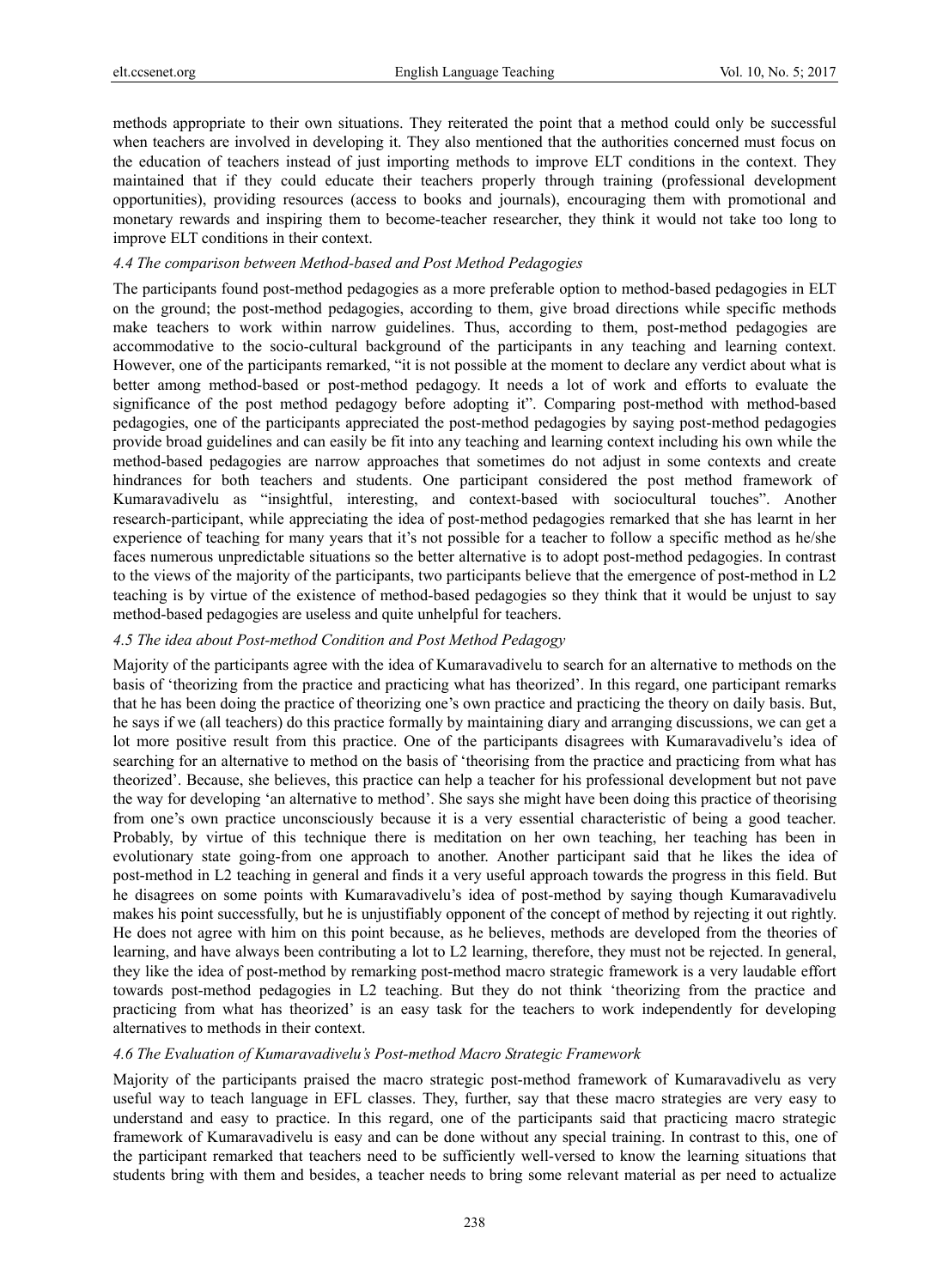post-method framework in his ELT classes. One of the participants, in response to a question if he would apply this macro strategic framework of Kumaravadivelu in his practice, remarks 'pick the flowers, away the thorns' and will suggest many other colleagues of his to apply Kumaravadivelu's framework in their practice as language teachers'*.* It is also interesting to note the comments of one participant. According to him, post-method framework contains almost all positive aspects of previous methods and has flexibility of being accommodative to any specific context. It is informative and helpful for the language practitioners to develop techniques of teaching English in the light of their contextual realities. While criticizing the framework, one participant remarked that all the teachers in his context are not able to practice this framework especially those who teach at lower and higher secondary levels. According to him, Kumaravadivelu's framework is difficult to practice in view of problems such as large classes, variation in proficiency levels of students and ability of teachers to understand and apply macro strategic framework. On the whole, they appreciated Kumaravadivelu's effort towards the post-method pedagogies by offering his post-method macro strategic framework. They agreed that it is an excellent framework in terms of both developing professional competence among teachers and improving ELT conditions in any context including their own. It is context-based and a broader approach that guides teachers on one hand, and on the other hand, it allows a necessary freedom to work within some unpredictable numerous contextual variations. However, they think that applying this framework needs teachers to have some background knowledge in L2 education.

#### **5. Discussion and Recommendations**

The purpose of the research was to know the views of the language practitioners about the use of post-method and method-based pedagogies in their context. The research question aimed at finding answer to the long-debated issue of the use of methods in ELT and an emerging concept of the post-method pedagogies. Although many scholars have contributed in this debate in different ways (see for instance, Allwright, 1992; Freeman, 1991; Pennycook, 1989; Prabhu, 1990; Richards, 1989; Widdowson, 1990). Research findings have shown more or less the same concerns that have already been identified in the literature review. Regarding the use of the imported methods, although the participants did not disregard the importance of methods in ELT, they talked frequently on the limitations of methods and have shown almost the same concerns that have already been recorded by some researchers (Nunan, 1987; Kumaravadivelu, 1993a) that methods are not realized in their pure forms. The findings also support the concerns of other researchers (Prahbu, 1987; Chick, 1996; Shamim, 1996; Yu, 2001; Sato, 2002) that it is difficult to practice a pedagogy successfully until it considers the contextual variations such as socio-economic, religious and cultural issues.

Although the participants do realize the limitations of the method, they accept the importance of the methods in ELT and regard them as useful theories of learning that have contributed to the language learning at different times and can be very useful at present as well if teachers use them cautiously in view of their contextual variations, and adjusting them to their learning environments. Consequently, all of the participants use different methods in their practice as language practitioners either by adjusting them to their context, or using more than one methods, or suggesting to apply eclecticism (selecting various aspects of different methods). As regard to the emergence of the post-method pedagogies, the participants welcome such idea in ELT. All of them praise such ideas as good advancement keeping in view some of the limitation in the use of the specific methods. They think that the post-method pedagogies will compensate for the limitations of the specific methods and would be adjustable to the non-native learning environment and accommodative to the socio-political environment of the context. While praising the idea of the post-method, they never withdraw from the importance of the methods in ELT.

The results of the current research correspond with the findings of the study carried about the effectiveness of Kumaravadivelu post-method framework in the EFL context of Bangladesh by Huda (2013). The findings suggest that the concept of the post-method pedagogy is both useful and applicable. However, Huda (2013) raises concerns against some aspects of this framework particularly about the macro strategy asking teachers 'to theorize from their practice and practice what they theorize'. According to him (ibid), it is difficult to practice due to number of contextual, academic and personal limitations that teachers in Bangladesh face. In contrast to Huda's analysis of this component of post method framework, one participant-teacher remarked that he has been doing the practice of theorizing one's own practice and practicing the theory on daily basis in an informal way. However, he suggests that if teachers maintain diary and manage to have discussions on regular basis, they can get more positive results from this practice. However, the remarks of another participant about the practice of theorising from one's own practice were interesting saying that she has been doing it unconsciously and comparing this practice with the practice of meditation on her own teaching. In agreement with the findings of Huda (2013), one of the participant-teachers said that teachers need to be sufficiently well-versed to know the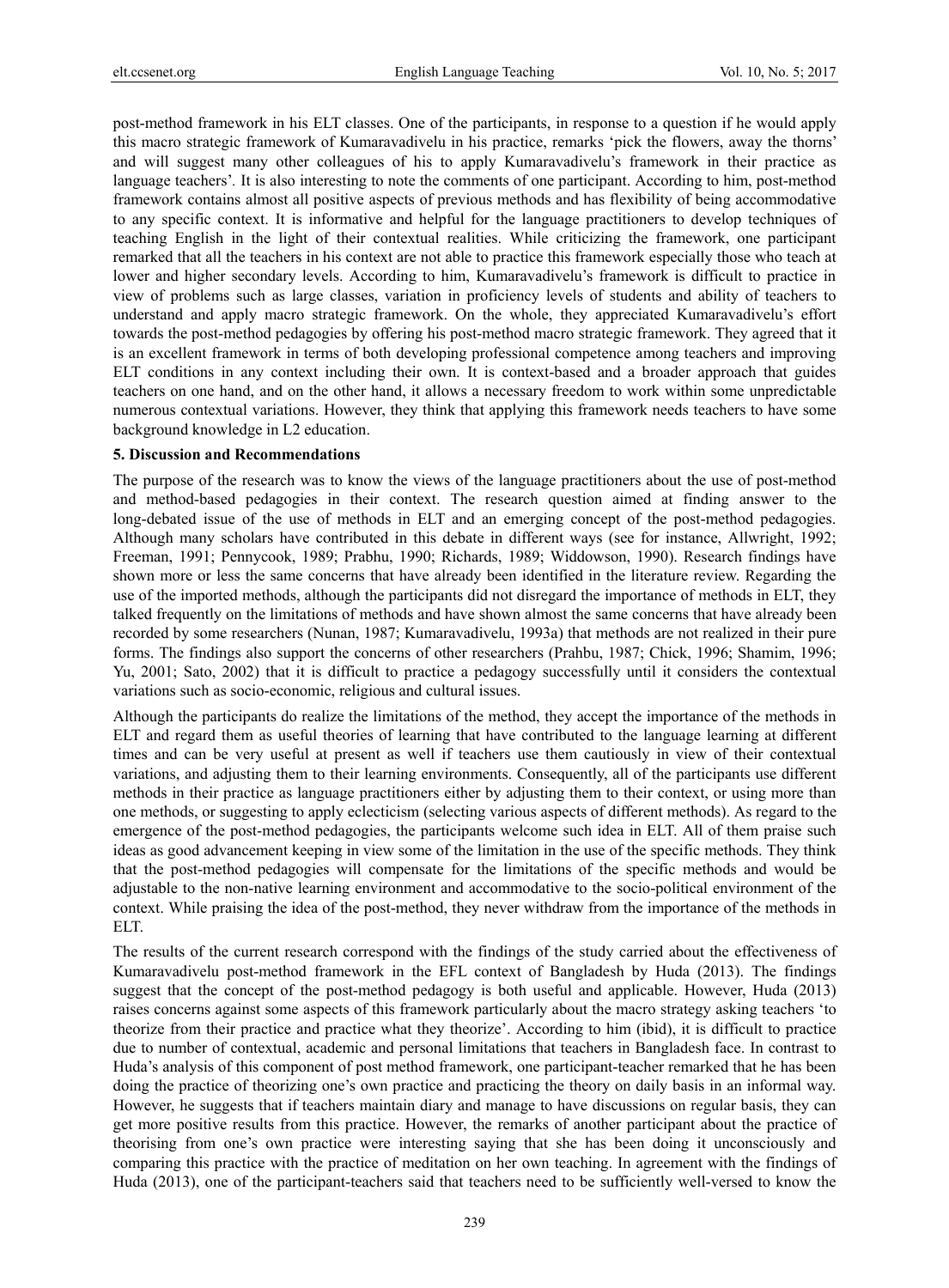learning situations that students bring with them and besides, a teacher needs to bring some relevant material as per need to actualize post-method framework in his ELT classes. The findings of the current study do not correspond with Akbari (2008) that the post-method framework does not take into account the social factors because the participants in this study believed differently saying that post method framework of Kumaravadivelu is context-based with socio-cultural touches. However, the majority of teacher-participants agreed with him (ibid), that teachers face a number of professional constraints which are not well addressed by Kumaravadivelu in his framework. The findings of the current study largely conform to Motlhaka (2015) that post-method frameworks facilitate teachers realize the limitations of method-based pedagogies and assist them to recognize their potential for developing context sensitive strategies useful for their professional development.

The study has arrived at some very interesting findings on the basis of these findings, one can suggest following recommendations regarding the context in which the actual research was carried out:

## *5.1 Methods may be considered as Theories of Learning*

The debate on the search for the best method in L2 teaching has always swung between the two extremes; one group out rightly rejecting the role of methods as useless and out-dated anti-teachers, while the other group emphasizing the need of searching for some better methods. Such kind of debate hindered, rather facilitated the progress in L2 teaching. In such heightened environment of L2 teaching, a moderate stand can turn to be very useful; the participants in this research indicated such type of stand as well where they suggest benefiting from these methods as theories of learning rather as strict procedures to be applied by a language practitioner in a class.

## *5.2 The Effort for Developing New Methods is Progressive towards l2 Teaching.*

No body disagrees to the fact that the development of the methods has contributed a lot in L2 teaching. The advent of every new method brings one more approach towards the language learning and becomes an additional option for language practitioners. Language teachers can utilize these methods by adjusting them to their specific contexts. As indicated in this research, all of the participants benefit from the emergence of these methods by adjusting them successfully in their learning environments.

## *5.3 Post-method Pedagogy is a Favourable Option*

No doubt, the search for the post-method pedagogy is a very positive and productive approach towards L2 teaching but it may not undermine the role of methods in L2 teaching. The study participants welcomed the emergence of the post-method concept in L2 teaching and praised it as being flexible and easily fit into all learning contexts.

#### *5.4 Further Research*

There are so many instances where classroom research has been conducted to evaluate the importance of a method (especially in the context of CLT) in teaching of English as a second or a foreign language (see for instance Kumaravadivelu, 1993a, Nunan, 1987, Thornbury, 1996, Prahbu, 1987; Chick, 1996; Shamim, 1996; Yu, 2001; Sato, 2002). There is also a need to conduct research on the use of the post-method frameworks as suggested by Stern's three-dimensional framework (1992), Allwrigth's exploratory framework (1991) and Kumaravadivelu's post-method framework (1994). Despite the difficulty of controlling so many factors that influence the learning outcome, a comparative study can also be conducted to evaluate the significance of the post-method and the method-based pedagogies in ELT in any context. Such studies can discover more directions towards the progress of ELT profession.

#### **References**

- Akbari, R. (2008). Post-method Discourse and Practice*. TESOL QUARTERLY, 42*(4), 641-652. https://doi.org/10.1002/j.1545-7249.2008.tb00152.x
- Allwright, R. L. (1991). *The death of the method* (working paper #10). The exploratory Practice, The University of Lancaster, England.
- Antony, E. M. (1963). Approach, method, technique. *English Language Teaching, 17*, 63-67. https://doi.org/10.1093/elt/XVII.2.63
- Braun, V., & Clarke, V. (2006). Using thematic analysis in psychology. *Qualitative Research in Psychology, 3*(2), 77-101. https://doi.org/10.1191/1478088706qp063oa
- Clarke, M. A. (1983). The scope of approach, the importance of method, and the nature of technique. In J. E. Alatis, H. Stern, & P. Strevens (Eds.). *Georgetown University Round Table on Language and Linguistics*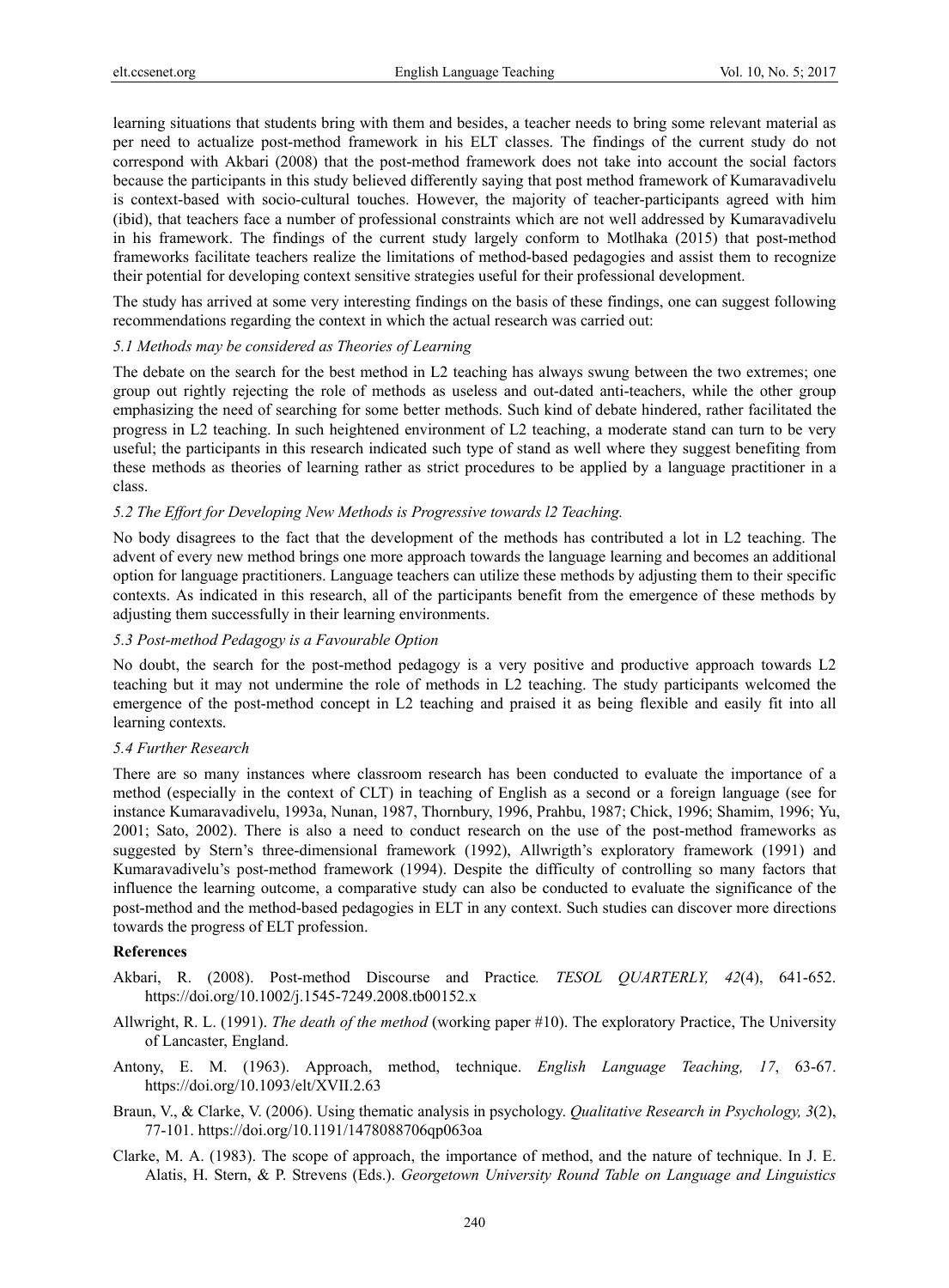*1983: Applied linguistics and the Preparation of Second Language Teachers* (pp. 106-15)*.* Washington, D.C.: Georgetown University.

- Chick, K. J. (1996). Safe-talk: Collusion in apartheid education. In H. Coleman (Ed.). *Society and language classroom* (pp.21-39). Cambridge. England: Cambridge University Press.
- Freeman, D. (1991). Mistaken constructs: Re-examining the nature and assumptions of language teacher education. In J. E. Alatis (Ed.), *Georgetown University Round Table on Languages and Linguistics 1991* (pp. 25-39). Washington, DC: Georgetown University Press.
- Freeman, D. (2002). The hidden side of the work; teacher knowledge and learning to teach.A perspective from North American educational research on teacher education in English language teaching. *Language Teaching, 35*, 1-13. https://doi.org/10.1017/S0261444801001720
- Goetz, J. P., & LeCompte, M. D. (1984). *Ethnography and Qualitative Educational Research*. New York: Academic Press.
- Gregg, K. (1986). Review of the input hypothesis: Issues and implications*. TESOL Quarterly, 20*(1), 116-122. https://doi.org/10.2307/3586393
- Huda, M. E. (2013). Post-Method Pedagogy and ELT in Bangladesh. *Global Journal of Human Social Science, XIII*(VII)*.*
- Jarvis, G. A. (1991). Research on teaching methodology: Its evolution and prospects. In B. Freed (Ed.). *Foreign language Acquisition Research and the Classroom* (pp. 295-306)*.* Lexington, Massachusetts: D.C. Heath and Company.
- Johnson, K. E. (2006). The Sociocultural Turn and Its Challenges for Second Language Teacher Education, *TESOl Quarterly, 40*(1), 235-257. https://doi.org/10.2307/40264518
- Kumaravadivelu, B. (1993a). Maximizing learning potential in the communicative classroom. *ELT Journal, 47*(1), 12-21. https://doi.org/10.1093/elt/47.1.12
- Kumaravadivelu, B. (1994b). The post-method condition: (E)merging strategies for foreign language teaching. *TESOL Quarterly, 28*, 27-48. https://doi.org/10.2307/3587197
- Kumaravadivelu, B. (2001). Towards a post-method pedagogy. *TESOL Quarterly, 35*, 537-560. https://doi.org/10.2307/3588427
- Kumaravadivelu, B. (2003a). *Beyond methods: Macrostrategies for language teaching.* New haven, CT: Yale University Press.
- Kumaravadivelu, B. (2006). *Understanding language teaching: from method to post-method*. Mahwah, NJ. Lawrence Erlbaum.
- Motlhaka. H (2015). Exploring Post-method Pedagogy in Teaching English as Second Language in South African Higher Education. *Mediterranean Journal of Social Sciences, 6*(1), 517-524.
- Nunan, D. (1987). Communicative language teaching: Making it work. *ELT Journal, 41*, 136-145. https://doi.org/10.1093/elt/41.2.136
- Pennycook, A. (1989). The concept of method, interested knowledge, and the politics of language. *TESOL quarterly, 23*, 589-618. https://doi.org/10.2307/3587534
- Prahbu, N. S. (1987). *Second language pedagogy*. Oxford England: Oxford University Press.
- Prahbu, N.S. (1990). There is no best method-why? *TESOL Quarterly,* 24, 161-176. https://doi.org/10.2307/3586897
- Richards, J. C. (1989). Beyond methods: Alternative approaches to instructional design. *Prospect,* 3(1), 11-30.
- Richards, J. C., & Rodgers, T. (1986). *Approaches and methods in language teaching.* Cambridge, England: Cambridge University Press.
- Sato, K. (2002). Practical understanding of communicative language teaching and reacher development. In S. J. Sauvognon (Ed.). *Interpreting communicative language teaching* (pp.41-81). New Haven, CT.: Yale University Press.
- Shamim, F. (1996). Learner resistance to innovation in classroom methodology. In H. Coleman (Ed.), *Society and the language classroom* (pp. 105-121). Cambridge: Cambridge University Press.
- Stern, H. H. (1983). *Fundamental concepts of language teaching.* Oxford: Oxford University Press.